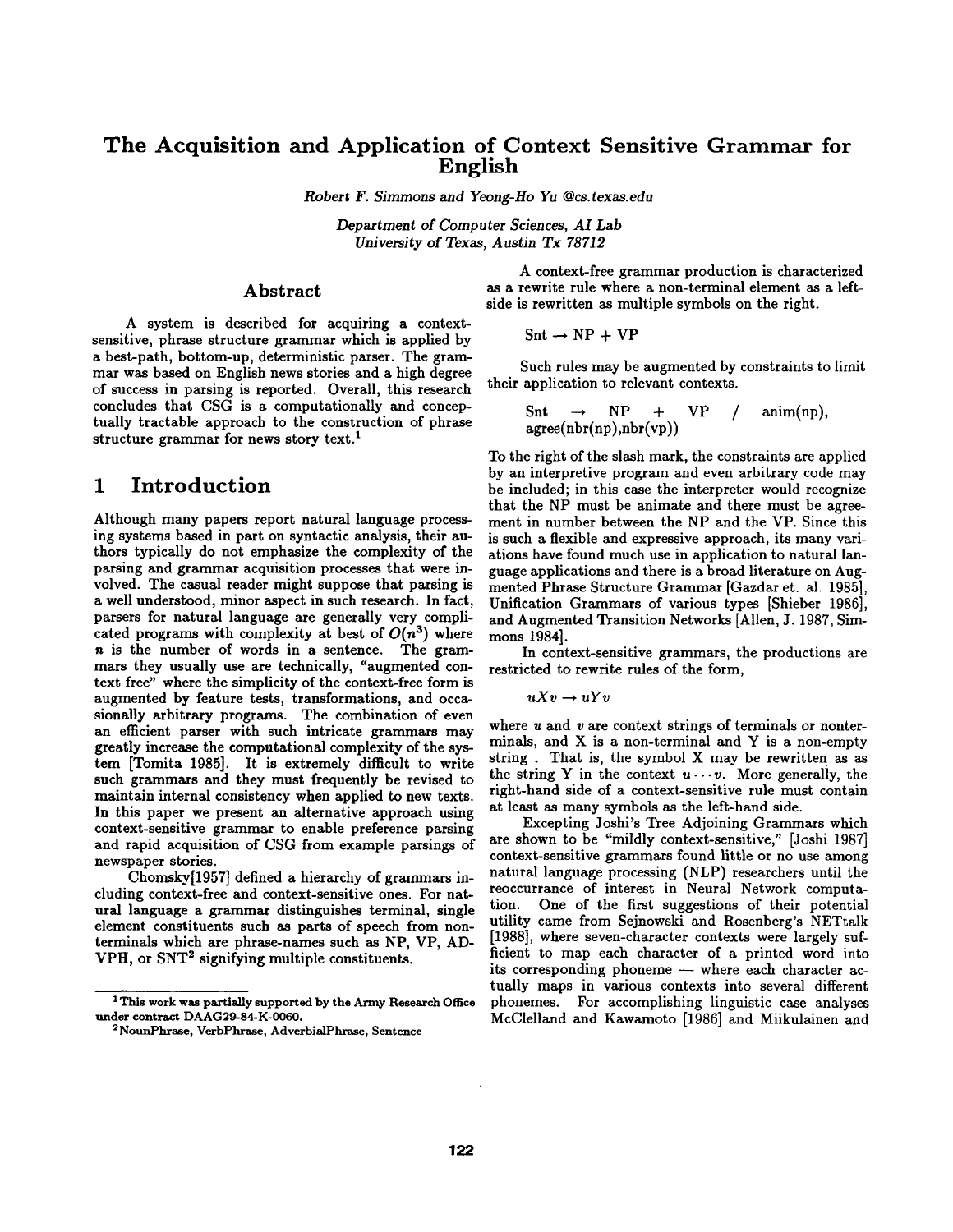Dyer [1989] used the entire context of phrases and sentences to map string contexts into case structures. Robert Allen [1987] mapped nine-word sentences of English into Spanish translations, and Yu and Simmons [1990] accomplished context sensitive translations between English and German. It was apparent that the contexts in which a word occurred provided information to a neural network that was sufficient to select correct word sense and syntactic structure for otherwise ambiguous usages of language.

An explicit use of context-sensitive grammar was developed by Simmons and Yu [1990] to solve the problem of accepting indefinitely long, recursively embedded strings of language for training a neural network. However although the resulting neural network was trained as a satisfactory grammar, there was a problem of scaleup. Training the network for even 2000 rules took several days, and it was foreseen that the cost of training for 10-20 thousand rules would be prohibitive. This led us to investigate the hypothesis that storing a context-sensitive grammar in a hash-table and accessing it using a scoring function to select the rule that best matched a sentence context would be a superior approach.

In this paper we describe a series of experiments in acquiring context-sensitive grammars (CSG) from newspaper stories, and a deterministic parsing system that uses a scoring function to select the best matching context sensitive rules from a hash-table. We have accumulated 4000 rules from 92 sentences and found the resulting CSG to be remarkably accurate in computing exactly the parse structures that were preferred by the linguist who based the grammar on his understanding of the text. We show that the resulting grammar generalizes well to new text and compresses to a fraction of the example training rules.

# **2 Context-Sensitive Parsing**

The simplest form of parser applies two operations *shift*  or *reduce* to an input string and a stack. A sequence of elements on the stack may be reduced  $-$  rewritten as a single symbol, or a new element may be shifted from the input to the stack. Whenever a reduce occurs, a subtree of the parse is constructed, dominated by the new symbol and placed on the stack. The input and the stack may both be arbitrarily long, but the parser need only consult the top elements of the stack and of the input. The parse is complete when the input string is empty and the stack contains only the root symbol of the parse tree. Such a simple approach to parsing has been used frequently to introduce methods of CFG parsing in texts on computer analysis of natural language [J. Allen 1987], but it works equally well with CSG. In our application to phrase structure analysis, we further constrain the reduce operation to refer to only the top two elements of the stack

# 2.1 Phrase Structure Analysis with CFG

For shift/reduce parsing, a phrase structure analysis takes the form of a sequence of states, each comprising a condition of the stack and the input string. The final state in the parse is an empty input string and a stack containing only the root symbol, SNT. In an unambiguous analysis, each state is followed by exactly one other; thus each state can be viewed as the left-half of a CSG production whose right-half is the succeeding state.

#### $stack_s, input_s \Rightarrow stack_{s+1}$  *input<sub>s+1</sub>*

News story sentences, however, may be very long, sometimes exceeding fifty words and the resulting parse states would make cumbersome rules of varying lengths. To obtain manageable rules we limit the stack and input parts of the state to five symbols each, forming a ten symbol pattern for each state of the parse. In the example of Figure 1 we separate the stack and input parts with the symbol "\*", as we illustrate the basic idea on the sentence "The late launch from Alaska delayed interception." The symbol b stands for blank, art for article, adj for adjective, p for preposition, n for noun, and v for verb. The syntactic classes are assigned by dictionary lookup.

The analysis terminates successfully with an empty input string and the single symbol "snt" on the stack. Note that the first four operations can be described as shifts followed by the two reductions, adj  $n \rightarrow np$  and art  $np \rightarrow np$ . Subsequently the p and n were shifted onto the stack and then reduced to a pp; then the np and pp on the stack were reduced to an np, followed by the shifting of v and n, their reduction to vp, and a final reduction of np  $vp \rightarrow snt$ .

The grammar could now be recorded as pairs of successive states as below:

$$
\begin{array}{l} b\; b\; b\; np\; p\; * \; n\; v\; n\; b\; b \; \rightarrow b\; b\; np\; p\; n\; * \; v\; n\; b\\ b\; b\; np\; p\; n\; * \; v\; n\; b\; b\; b \; \rightarrow b\; b\; b\; np\; pp\; * \; v\; n\\ b\; b\; b\; \end{array}
$$

but some economy can be achieved by summarizing the right-half of a rule as the operations, shift or reduce, that produce it from the left-half. So for the example immediately above, we record:

b b b np p \* n v n b b 
$$
\rightarrow
$$
 (S)  
b b np p n \* v n b b b  $\rightarrow$  (R pp)  
where S shifts and (R pp) replaces the top two  
elements of the stack with pp to form the next  
state of the parse,

Thus we create a *windowed confexf* of 10 symbols as the left half of a rule and an operation as the right half. Note that if the stack were limited to the top two elements, and the input to a single element, the rule system would reduce to a *CFG;* thus this *CSG* embeds a CFG.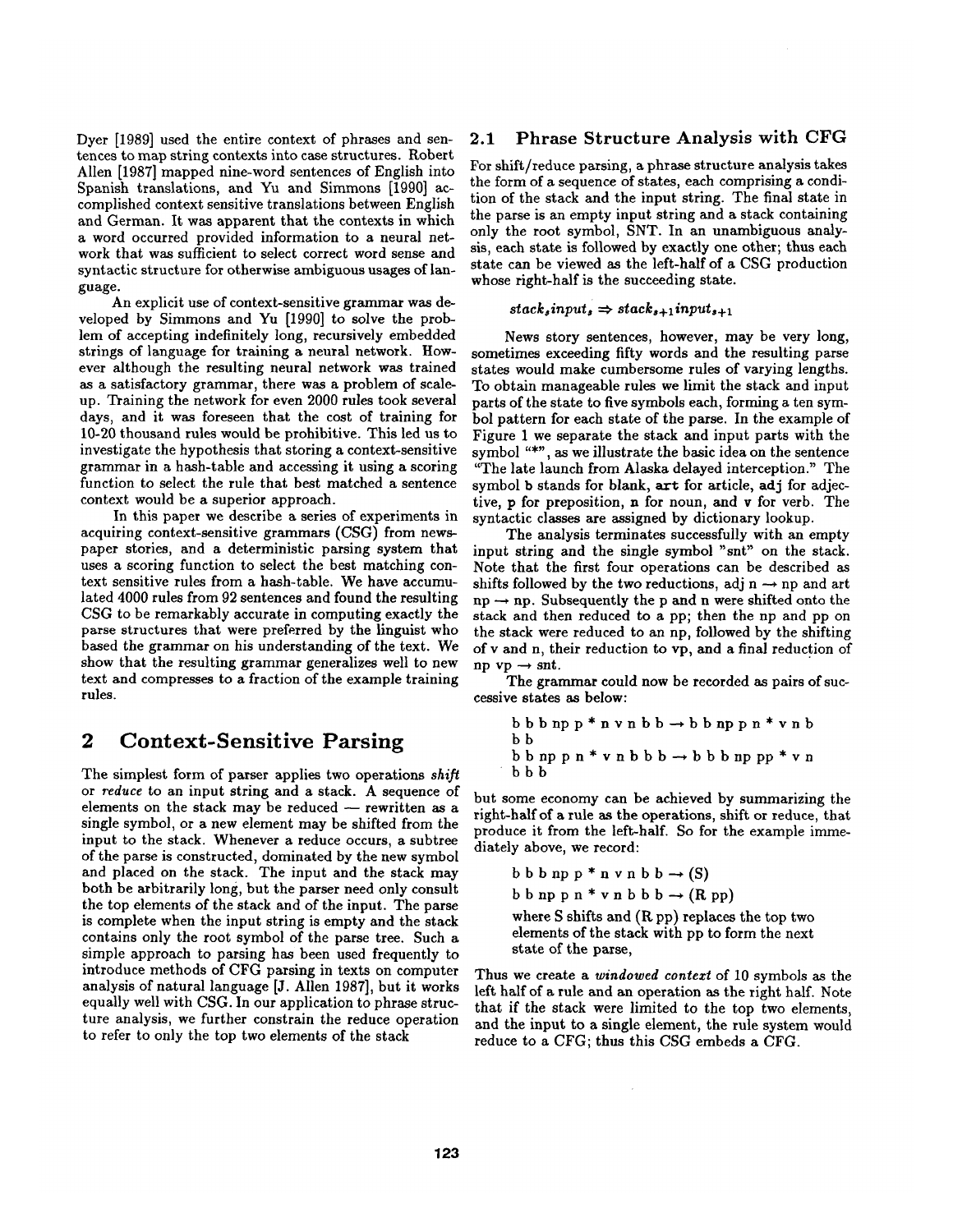```
The late launch from Alaska 
art adin n n
delayed interception. 
 V n 
b b b b \ast art adj n p n
b b b b art * adj n p n vb b b art adj * n p n v n
b b art adj n * p n v n bb b b art np * p n v n bbbbbnp*pnvnb 
bbbnpp*nvnbb 
bbnppn*vnbbb 
b b b np p * v n b b bbbbbnp*vnbbb 
bbbnpv*nbbbb 
bbnpvn*bbbbb 
bbbnp vp * bbbbb
b b b b snt * b b b b b
```
Input is a string of syntactic classes<br>Csg is the given CSG production rules. Stack  $:=$  empty and Stack  $=$  (SNT))<br>
do until(Input = empty and Stack = (SNT))<br>
Windowd-context: = Appeal(Top-five(stack), First-five(input<br>
Operation := Consult-CSO(Window-context, Csg)<br>
if First(Operation) = SHIFT<br>
the The functions, Top-dive and First-dive, return the lists of top (or first) five elements<br>of the Stack and the Input respectively. If there are not enough elements, these<br>procedures ped with blanks. The function Append conc

CS-SR-Parser(Input,Csg)

Figure 2: Context Sensitive Shift Reduce Parser

Figure 1: Successive Stack/Input States in a Parse

### 2.2 Algorithm for Shift/Reduce Parser

The algorithm used by the Shift/Reduce parser is described in Figure 2. Essentially, the algorithm shifts elements from the input onto the stack under the control of the CSG productions. It can be observed that unlike most grammars which include only rules for reductions, this one has rules for recognizing shifts as well. The reductions always apply to the top two elements of the stack and it is often the case that in one context a pair of stack elements lead to a shift, but in another context the same pair can be reduced.

An essential aspect of this algorithm is to consult the CFG to find the left-half of a rule that matches the sentence context. The most important part of the rule is the top two stack elements, but for any such pair there may be multiple contexts leading to shifts or various reductions, so it is the other eight context elements that decide which rule is most applicable to the current state of the parse. Since many thousands of contexts can exist, an exact match cannot always be expected and therefore a scoring function must be used to discover the best matching rule.

One of the exciting aspects of neural network research is the ability of a trained NN system to discover closest matches from a set of patterns to a given one. We studied Sejnowski and Rosenberg's [1988] analyses of the weight matrices resulting from training NETtalk. They reported that the weight matrix had maximum weights relating the character in the central window to the output phoneme, with weights for the surrounding context characters falling off with distance from the central window. We designed a similar function with maximum weights being assigned to the top two stack elements and weights decreasing in both directions with distance from those positions. The scoring function is developed as follows.

> Let  $\mathcal R$  be the set of vectors  $\{R_1, R_2, \ldots, R_n\}$ where  $R_i$  is the vector  $[r_1, r_2, \ldots, r_{10}]$ Let C be the vector  $[c_1, c_2, \ldots, c_{10}]$ Let  $\mu(c_i, r_i)$  be a matching function whose value is 1 if  $c_i = r_i$ , and 0 otherwise.

 $\mathcal R$  is the entire set of rules,  $R_i$  is (the left-half of) a particular rule, and C is the parse context.

Then  $R'$  is the subset of  $R$ , where

if  $R_i \in \mathcal{R}'$  then  $\mu(r_{i4}, c_4) \cdot \mu(r_{i5}, c_5) = 1$ .

The statement above is achieved by accessing the hash table with the top two elements of the stack,  $c_4$ ,  $c_5$  to produce the set  $\mathcal{R}'$ .

We can now define the scoring function for each  $R_i \in$  $\mathcal{R}'$ .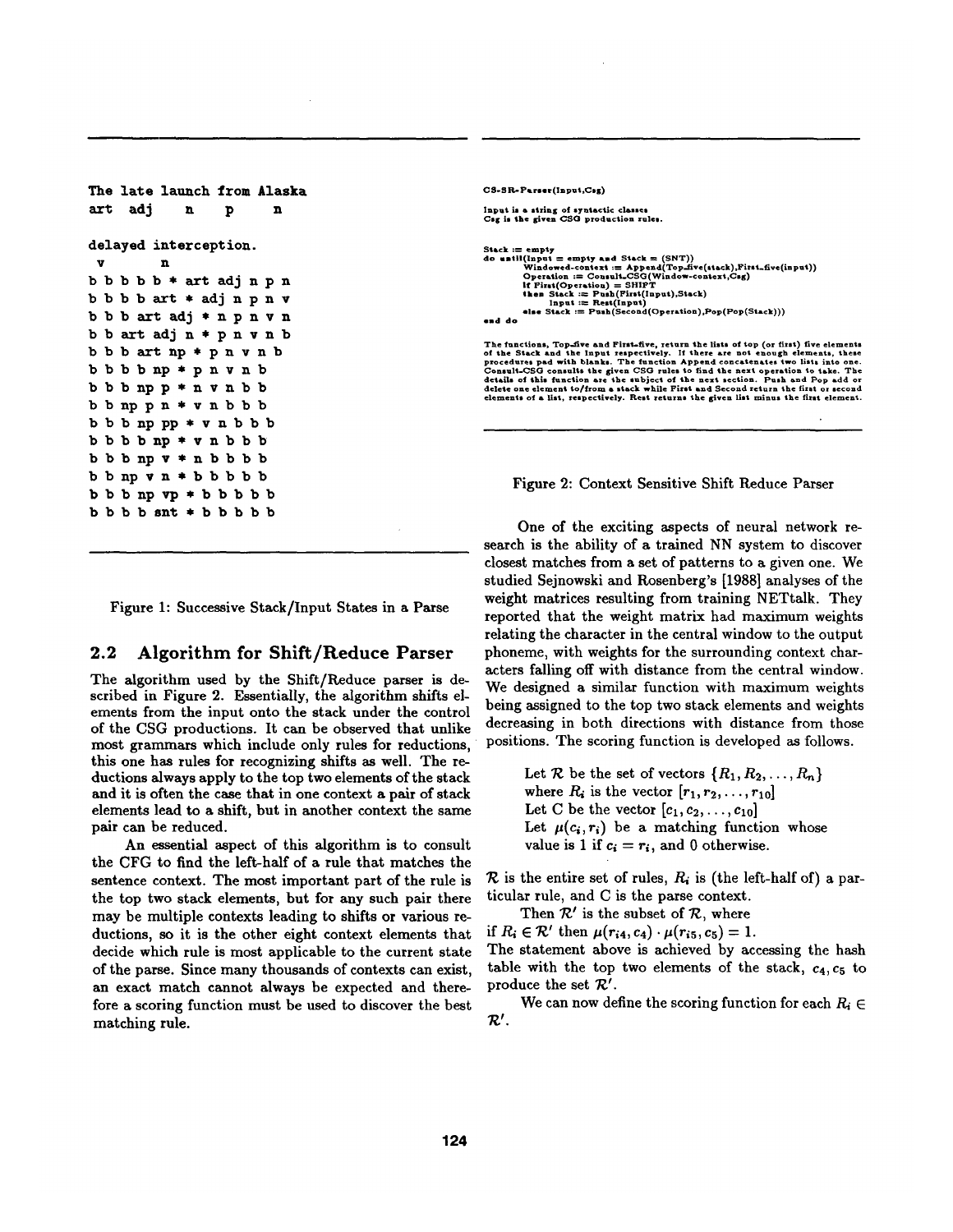$$
Score = \sum_{i=1}^{3} \mu(c_i, r_i) \cdot i + \sum_{i=6}^{10} \mu(c_i, r_i) (11 - i)
$$

The first summation scores the matches between the stack elements of the rule and the current context while the second summation scores the matches between the elements in the input string. If two items of the rule and context match, the total score is increased by the weight assigned to that position. The maximum score for a perfect match is 21 according to the above formula.

From several experiments, varying the length of vector and the weights, particularly those assigned to blanks, it has been determined that this formula gave the best performance among those tested. More importantly, it has worked well in the current phrase structure and case analysis experiments.

# **3 Experiments with CSG**

To support the claim that CSG systems are an improvement over Augmented CFG, a number of questions need be answered.

- Can they be acquired easily?
- Do they reduce ambiguity in phrase structure analysis?
- How well do CSG rules generalize to new texts?
- How large is the CSG that encompasses most of the syntactic structures in news stories?

## 3.1 Acquisition of CSG

It has been shown that our CSG productions are essentially a recording of the states from parsing sentences. Thus it was easy to construct a grammar acquisition system to present the successive states of a sentence to a linguist user, accepting and recording the linguist's judgements of shift or reduce. This system has evolved to a sophisticated grammar acquisition/editing program that prompts the user on the basis of the rules best fitting the current sentence context. It's lexicon also suggests the choice of syntactic class for words in context. Generally it reduces the linguistic task of constructing a grammar to the much simpler task of deciding for a given context whether to shift input or to rewrite the top elements of the stack as a new constituent. It reduces a vastly complex task of grammar writing to relatively simple, concrete judgements that can be made easily and reliably.

Using the acquisition system, it has been possible for linguist users to provide example parses at the rate of two or three sentences per hour. The system collects the resulting states in the form of CSG productions, allows the user to edit them, and to use them for examining the resulting phrase structure tree for a sentence. To obtain the 4000+ rules examined below required only about four man-weeks of effort (much of which was initial training time.)

### 3.2 Reduced Ambiguity in Parsing •

Over the course of this study six texts were accumulated. The first two were brief disease descriptions from a youth encyclopedia; the remaining four were newspaper texts. Figure 1 characterizes each article by the number of CSG rules or states, number of sentences, the range of sentence lengths, and the average number of words per sentence.

| Text                  | <b>States</b> | Sentences | Wds/Sat   | $Mn-Wds/Snt$ |
|-----------------------|---------------|-----------|-----------|--------------|
| Hepatitis             | 236           | 12        | $4 - 19$  | 10.3         |
| Measles               | 316           | 10        | $4 - 25$  | 16.3         |
| News-Story            | 170           | 10        | $9 - 51$  | 23.5         |
| <b>APWire-Robots</b>  | 1005          | 21        | $11 - 53$ | 26.0         |
| <b>APWire-Rocket</b>  | 1437          | 25        | $8 - 47$  | 29.2         |
| <b>APWire-Shuttle</b> | 598           | 14        | 12-32     | 21.9         |
| Total                 | 4062          | 92        | $4 - 53$  | 22.8         |

Table 1: Characteristics of the Text Corpus

It can be seen that the news stories were fairly complex texts with average sentence lengths ranging from 22 to 29 words per sentence. A total of 92 sentences in over 2000 words of text resulted in 4062 CSG productions.

It was noted earlier that in each CFG production there is an embedded context-free rule and that the primary function of the other eight symbols for parsing is to select the rule that best applies to the current sentence state. When the linguist makes the judgement of shift or reduce, he or she is considering the entire meaning of the sentence to do so, and is therefore specifying a semantically *preferred* parse. The parsing system has access only to limited syntactic information, five syntactic symbols on the stack, and five input word classes and the parsing algorithm follows only a single path. How well does it work?

The CSG was used to parse the entire 92 sentences with the algorithm described in Figure 2 augmented with instrumentation to compare the constituents the parser found with those the linguist prescribed. 88 of the 92 sentences exactly matched the linguist's parse. The other four cases resulted in perfectly reasonable complete parse trees that differed in minor ways from the linguist's pre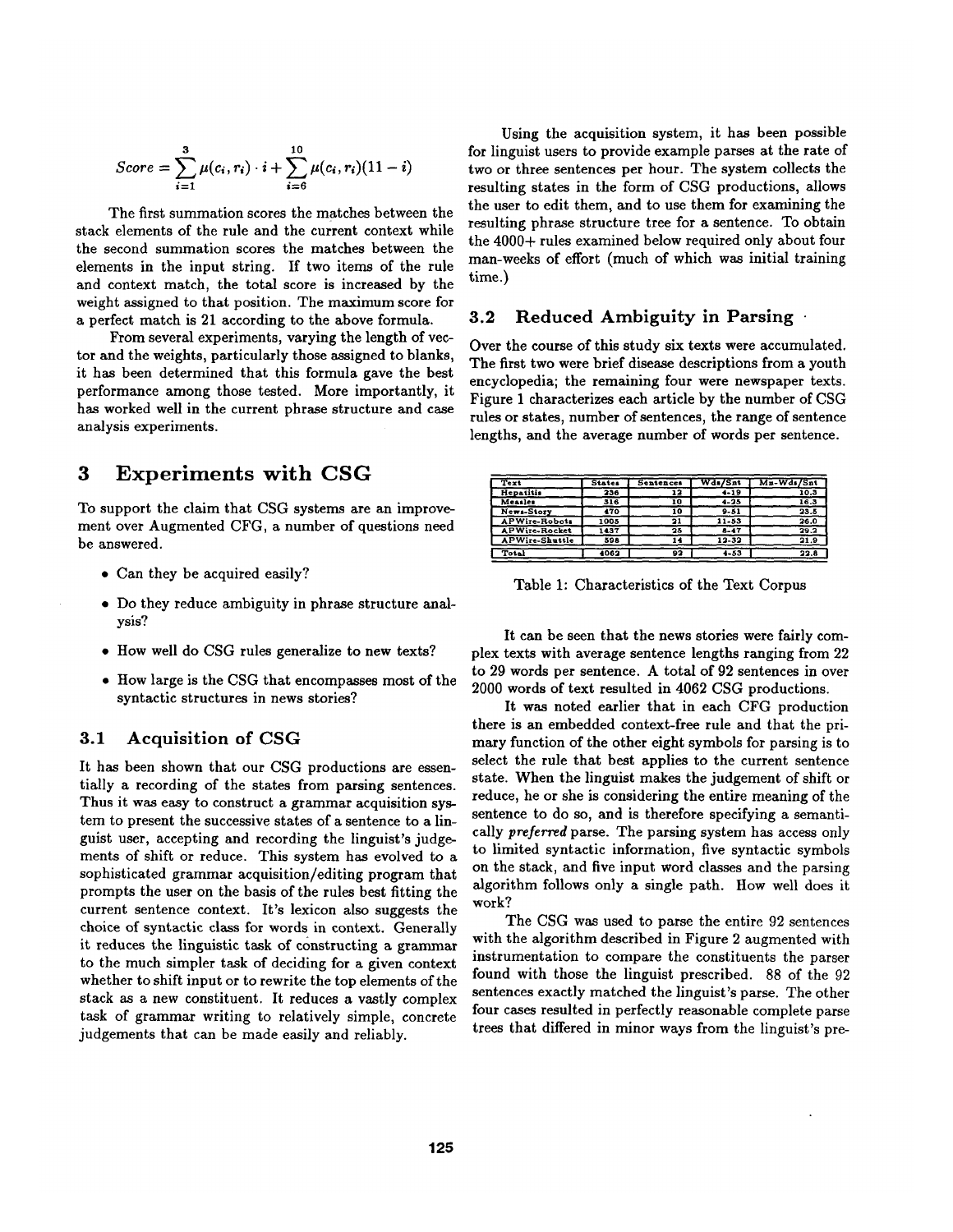scription. As to whether any of the 92 parses are truly "correct", that is a question that linguists could only decide after considerable study and discussion. Our claim is only that the grammars we write provide our own preferred interpretations - useful and meaningful segmentation of sentences into trees of syntactic constituents.

Figure 3 displays the tree of a sentence as analyzed by the parser using CSG. It is a very pleasant surprise to discover that using context sensitive productions, an elementary, deterministic, parsing algorithm is adequate to provide (almost) perfectly correct, unambiguous analyses for the entire text studied.

Another mission soon scheduled that also would have priority over the shuttle is the first firing of a trident two intercontinental range missile from a submerged submarine.



Figure 3: Sentence Parse

### **3.3 Generalization of CSG**

One of the first questions considered was what percent of new constituents would be recognized by various accumulations of CSG. We used a system called *union-grammar*  that would only add a rule to the grammar if the grammar did not already predict its operation. The black line of Figure 4 shows successive accumulations of 400-rule segments of the grammar after randomizing the ordering of the rules. Of the first 400 CS rules 50% were new; and

for an accumulation of 800, only 35% were new. When 2000 rules had been experienced the curve is flattening to an average of 20% new rules. This curve tells us that if the acquisition system uses the current grammar to suggest operations to the linguist, it will be correct about 4 out of 5 times and so reduce the linguist's efforts accordingly. The curve also suggests that our collection of rule examples has about 80% redundancy in that earlier rules can predict newcomers at that level of accuracy. On the down-side, though, it shows that only 80% of the constituents of a new sentence will be recognized, and thus the probability of a correct parse for a sentence never seen before is very small. We experimented with a grammar of 3000 rules to attempt to parse the new shuttle text, but found that only 2 of 14 new sentences were parsed correctly.



Figure 4: Generalization of CSG Rules

If two parsing grammars equally well account for the same sentences, the one with fewer rules is less redundant, more general, and the one to be preferred. We used *uniongrammar* to construct the "minimal grammar" with successive passes through 3430 rules, as shown in Figure2. The first pass found 856 rules would account for the rest. A second pass of the 3430 rules against the 856 extracted by the first pass resulted in the addition of 26 more rules, adding rules that although recognized by earlier rules found interference as a result of later ones. The remaining 8 rules discovered in the next pass are apparently identical patterns resulting in differing operations -- contradictories that need to be studied and resolved. The resulting minimal grammar totaling 895 rules succeeds in parsing the texts with only occasional minor differences from the linguist's prescriptions. We must emphasize that the unretained rules are not identical but only *similar* to those in the minimal grammar.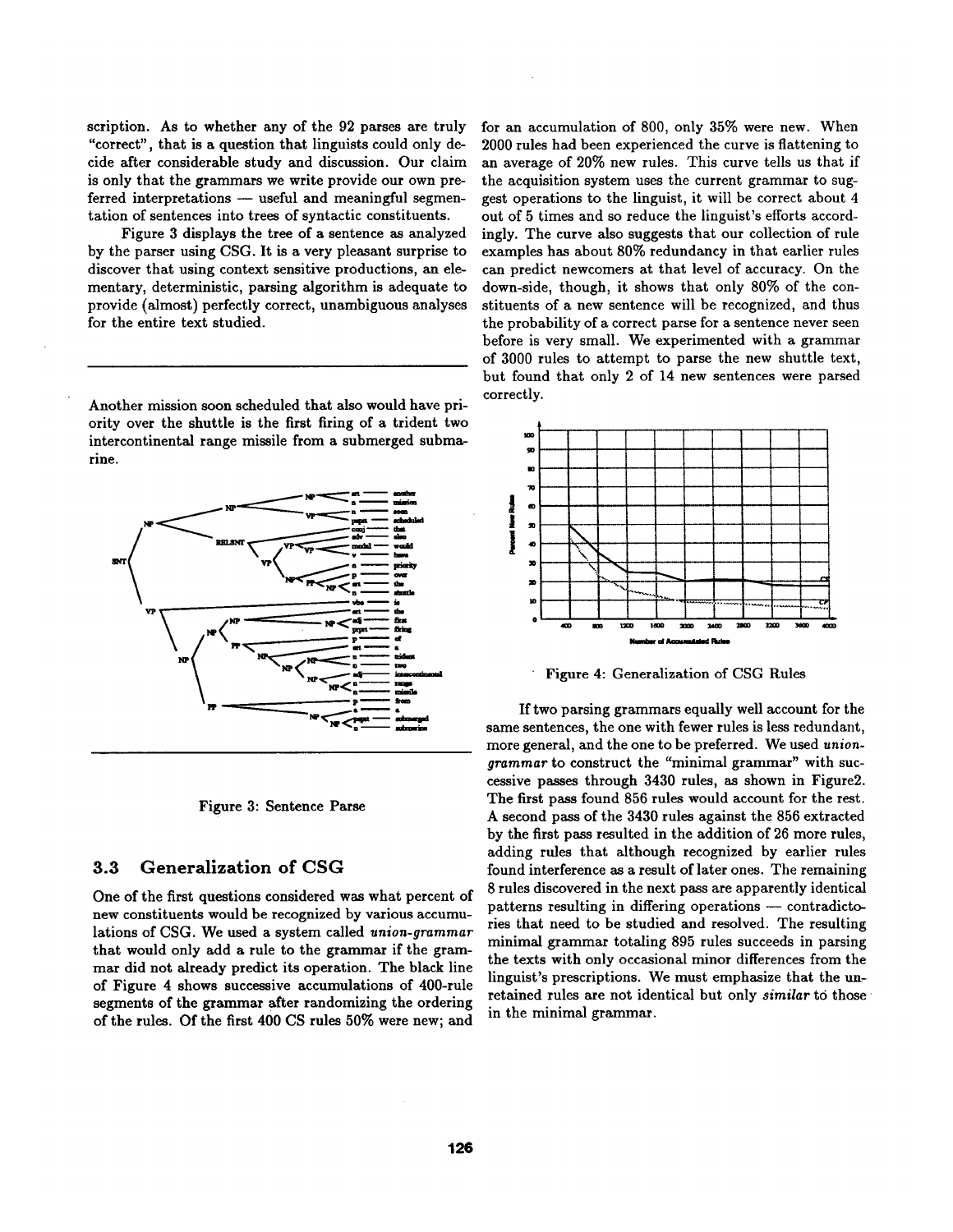| Pass | Unretained | Retained | Total Rules |
|------|------------|----------|-------------|
|      | 2574       | 856      | 3430        |
|      | 3404       | 26       | 3430        |
|      | 3422       |          | 3430        |
|      | 3425       | 5        | 3430        |

Table 2: Four Passes with Minimal Grammar

### 3.4 Estimated Size of Completed CSG

A question, central to the whole argument for the utility of CSG, is how many rules will be required to account for the range of structures found in news story text? Refer again to Figure 4 to try to estimate when the black line, CS, will intersect the abscissa. It is apparent that more data is needed to make a reliable prediction.

Let us consider the gray line, labeled CF that shows how many new context-free rules are accumulated for 400 CSG rule increments. This line rapidly decreases to about 5% new CFG rules at the accumulation of 4000 CSG productions. We must recall that it is the embedded contextfree binary rule that is carrying the most weight in determining a constituent, so let us notice some of the CFG properties.

We allow 64 symbols in our phrase structure analysis. That means, there are 642 possible combinations for the top two elements of the stack. For each combination, there are 65 possible operations<sup>3</sup>: a shift or a reduction to another symbol. Among 4000 CSG rules, we studied how many different CFG rules can be derived by eliminating the context. We found 551 different CFG rules that used 421 different left-side pairs of symbols. This shows that a given context free pair of symbols averages 1.3 different operations.

Then, as we did with CSG rules, we measured how many new CFG rules were added in an accumulative fashion. The shaded line of Figure 4 shows the result. Notice that the line has descended to about 5% errors at 4000 rules. To make an extrapolation easier, a log-log graph shows the same data in Figure 5. From this graph, it can be predicted that, after about 25000 CSG rules are accumulated, the grammar will encompass an almost complete *CFG* component. Beyond this point, additional CSG rules will add no new CFG rules, but only fine-tune the grammar so that it can resolve ambiguities more effectively.

Also, it is our belief that, after the CSG reaches that point, a multi-path, beam-search parser would be



Figure 5: Log-Log Plot of New CFG Rules

able to parse most newswire stories very reliably. This belief is based on our observation that most failures in parsing new sentences with a single-path parser result from a *dead-end* sequence; i.e., by making a wrong choice in the middle, the parsing ends up with a state where no rule is applicable. The beam-search parser should be able to recover from this failure and produce a reasonable parse.

# **4 Discussion and Conclusions**

Neural network research showed us the power of contextual elements for selecting preferred word-sense and parse-structure in context. But since NN training is still a laborious, computation-intensive process that does not scale well into tens of thousands of patterns, we chose to study context-sensitive grammar in the ordinary context of sequential parsing with a hash-table representation of the grammar, and a scoring function to select the rule most applicable to a current sentence context. We find that context-sensitive, binary phrase structure rules with a context comprising the three preceding stack symbols and the oncoming five input symbols,

$$
stack_{1-3}
$$
 binary-rule  $input_{1-5} \rightarrow$  operation

provide unexpected advantages for acquisition, the computation of preferred parsings, and generalization.

<sup>3</sup> Actually, there are many fewer than 65 possible operations since the stack elements can be reduced only to *non-terminal* symbols.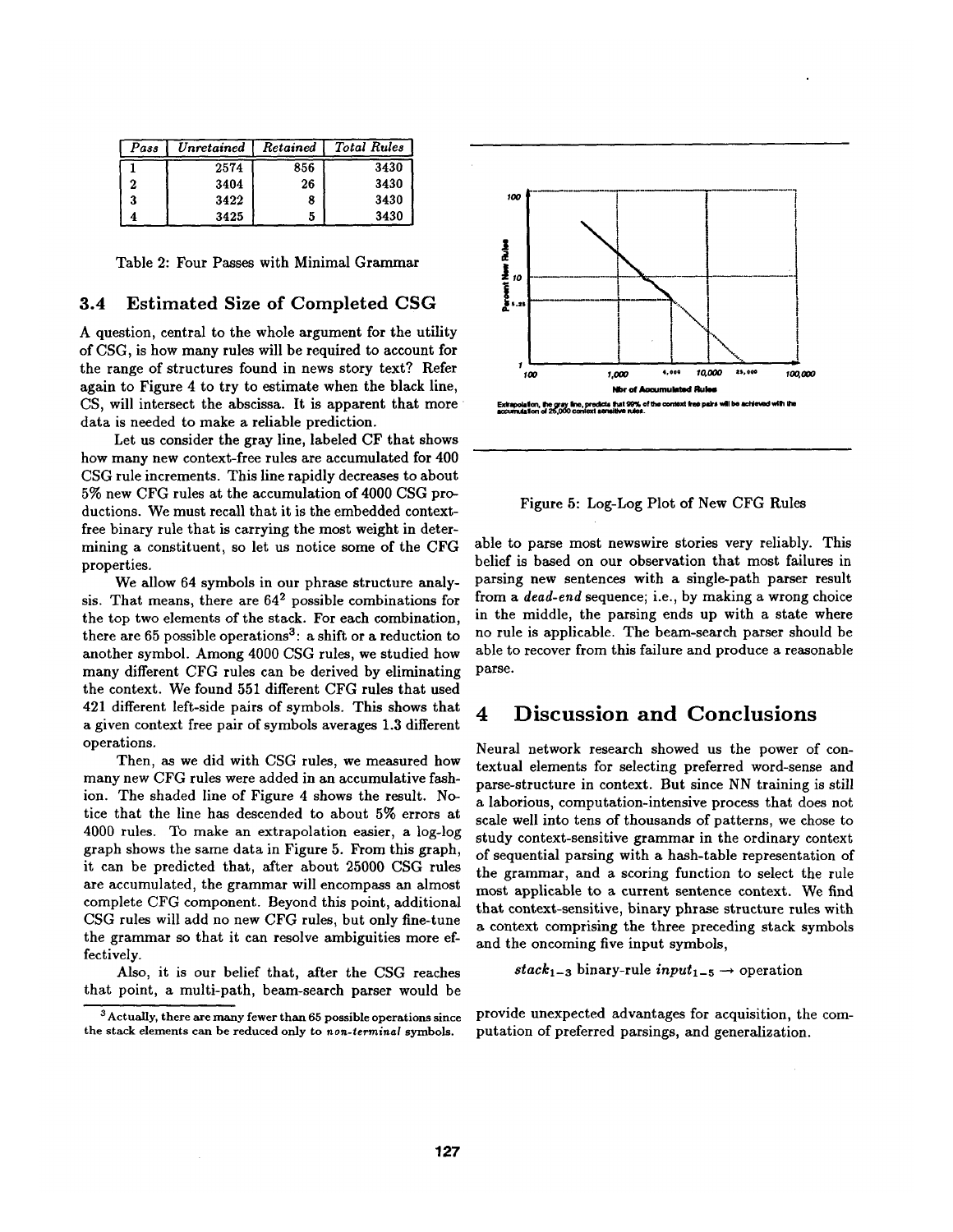A linguist constructs a CSG with the acquisition system by demonstrating successive states in parsing sentences. The acquisition system presents the state resulting from each shift/reduce operation that the linguist prescribes, and it uses the total grammar so far accumulated to find the best matching rule and so prompt the linguist for the next decision. As a result CSG acquisition is a rapid process that requires only that a linguist decide for a given state to reduce the top two elements of the stack, or to shift a new input element onto the stack. Since the current grammar is about 80% accurate in its predictions, the linguist's task is reduced by the prompts to an alert observation and occasional correction of the acquisition system's choices.

The parser is a bottom-up, deterministic, shift/reduce program that finds a best sequence of parse states for a sentence according to the CSG. When we instrument the parser to compare the constituents it finds with those originally prescribed by a linguist, we discover almost perfect correspondence. We observe that the linguist used judgements based on understanding the meaning of the sentence and that the parser using the contextual elements of the state and matching rules can successfully reconstruct the linguist's parse, thus providing a purely syntactic approach to preference parsing.

The generalization capabilities of the CSG are strong. With the accumulation 2-3 thousand example rules, the system is able to predict correctly 80% of subsequent parse states. When the grammar is compressed by storing only rules that the accumulation does not already correctly predict, we observe a compression from 3430 to 895 rules, a ratio of 3.8 to 1. We extrapolate from the accumulation of our present 4000 rules to predict that about 25 thousand rule examples should approach completion of the CF grammar for the syntactic structures usually found in news stories. For additional fine tuning of the context selection we might suppose we create a total of 40 thousand example rules. Then if the 3.8/1 compression ratio holds for this large a set of rules, we could expect our final grammar to be reduced from 40 to about 10 thousand context sensitive rules.

In view of the large combinatoric space provided by the ten symbol parse states  $-$  it could be as large as  $64^{10}$ **--** our prediction of 25-40 thousand examples as mainly sufficient for news stories seems contra-intuitive. But our present grammar seems to have accumulated 95% of the binary context free rules  $-551$  of about 4096 possible binaries or 13% of the possibility space. If 551 is in fact 95% then the total number of binary rules is about 580 or only 14% of the combinatoric space for binary rules. In the compressed grammar, there are only 421 different

left-side patterns for the 551 rules, and we can notice that each context-free pair of symbols averages only 1.3 different operations. We interpret this to mean that we need only enough context patterns to distinguish the different operations associated with binary combinations of the top two stack elements; since there are fewer than an average of two, it appears reasonable to expect that the contextsensitive portion of the grammar will not be excessively large.

We conclude,

- Context sensitive grammar is a conceptually and computationally tractable approach to unambiguous parsing of news stories.
- The context of the CSG rules in conjunction with a scoring formula that selects the rule best matching the current sentence context allow a deterministic parser to provide *preferred* parses reflecting a linguist's meaning-based judgements.
- The CSG acquisition system simplifies a linguist's judgements and allows rapid accumulation of large grammars.
- CSG grammar generalizes in a satisfactory fashion and our studies predict that a nearly-complete accounting for syntactic phrase structures of news stories can be accomplished with about 25 thousand example rules.

#### **REFERENCES**

- Alien, Robert, "Several Studies on Natural Language and Back Propagation", Proc. Int. Conf. on Neural Networks, San Diego, Calif., 1987.
- Allen, James, *Natural Language Understanding,* Benjamin Cummings, Menlo Park, Calif., 1987..
- Chomsky, Noam, *Syntactic Structures,* Mouton, The Hague, 1957.
- Gazdar, Gerald, Klein E., Pullum G., and Sag I., *Generalized Phrase Structure Grammar,* Harvard Univ. Press, Boston, 1985.
- Joshi, Aravind K., "An Introduction to Tree Adjoining Grammars." In Manaster-Ramer *Ed.),Mathematics of Language,* John Benjamins, msterdam, Netherlands, 1985.
- McClelland, J.L., and Kawamoto, A.H., "Mechanisms of Sentence Processing: Assigning Roles to Constituents," In McClelland J. L. and Rumelhart, D. *E., Parallel Distributed Processing,* Vol. 2. 1986.